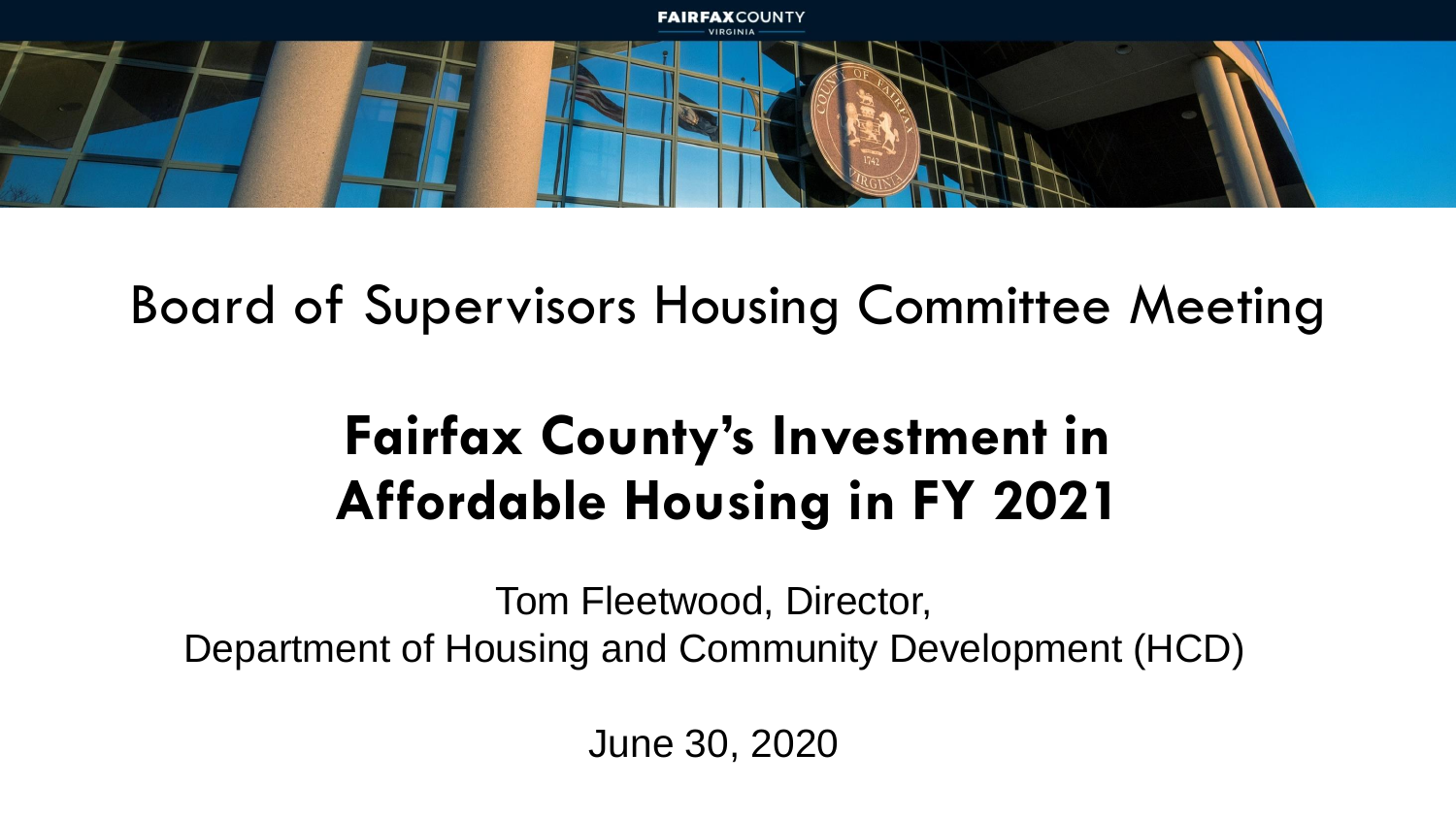## **State of Play**

#### – **Headlines:**

- Minimum of 5,000 net new units for households at 60 percent of AMI over the next 15 years.
- Expectation of "no net loss" of existing affordable housing, especially "market affordable."
- Recommended equivalent to one penny on tax rate focused on new production has been deferred due to COVID-19.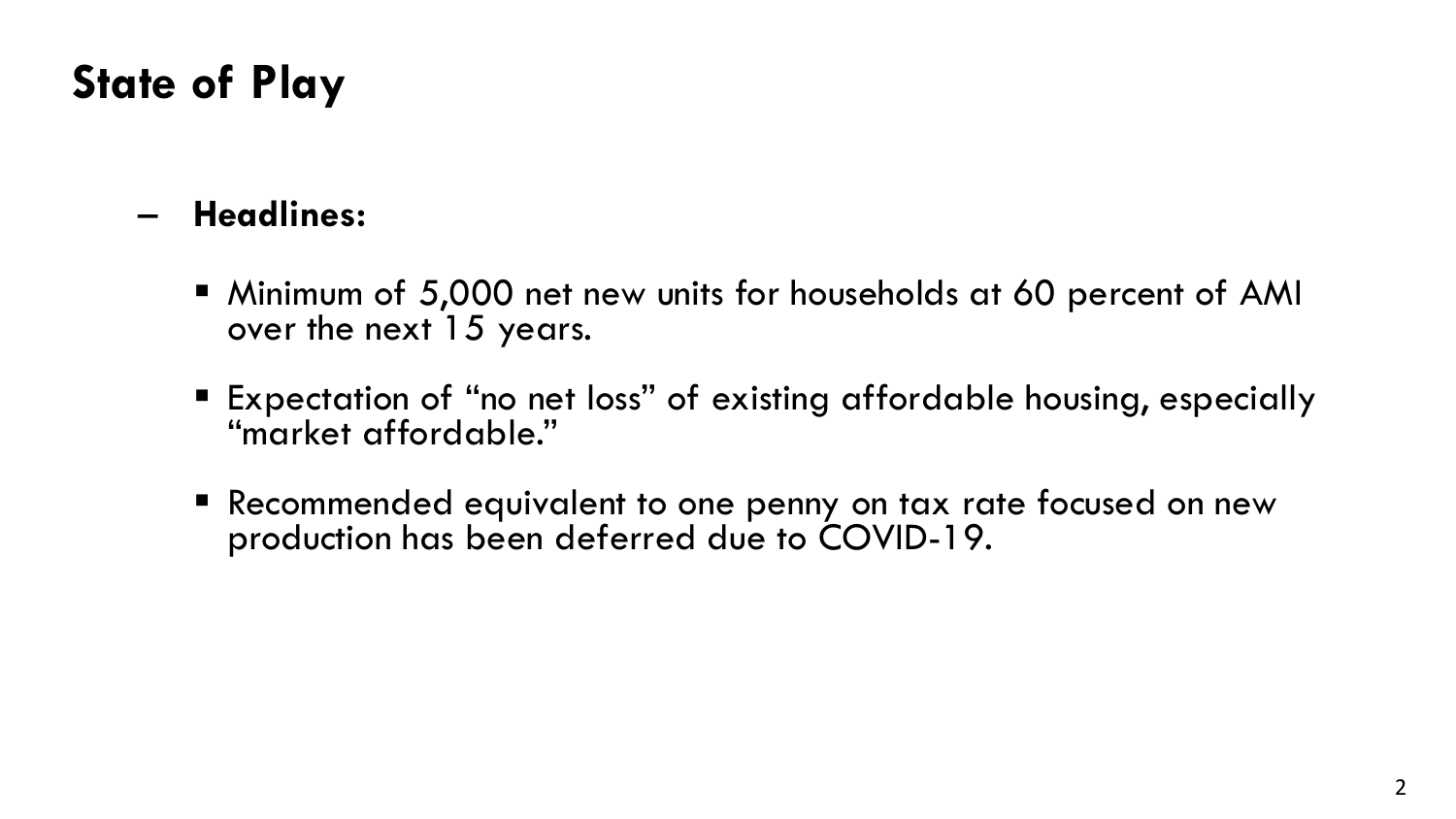## **Proposed Plan for FY 2021**

- **A total of up to \$20.5 million to be made available via our Notice of Funding Availability (NOFA) in July, comprised of…**
	- **\$7.5 million** in local funds in the Affordable Housing Development and Investment Fund (formerly, the Penny Fund).
	- **\$5.2 million** in the Tysons Housing Trust Fund.
	- **\$7.8 million** in state Amazon Impact REACH funds through Virginia Housing (formerly VHDA).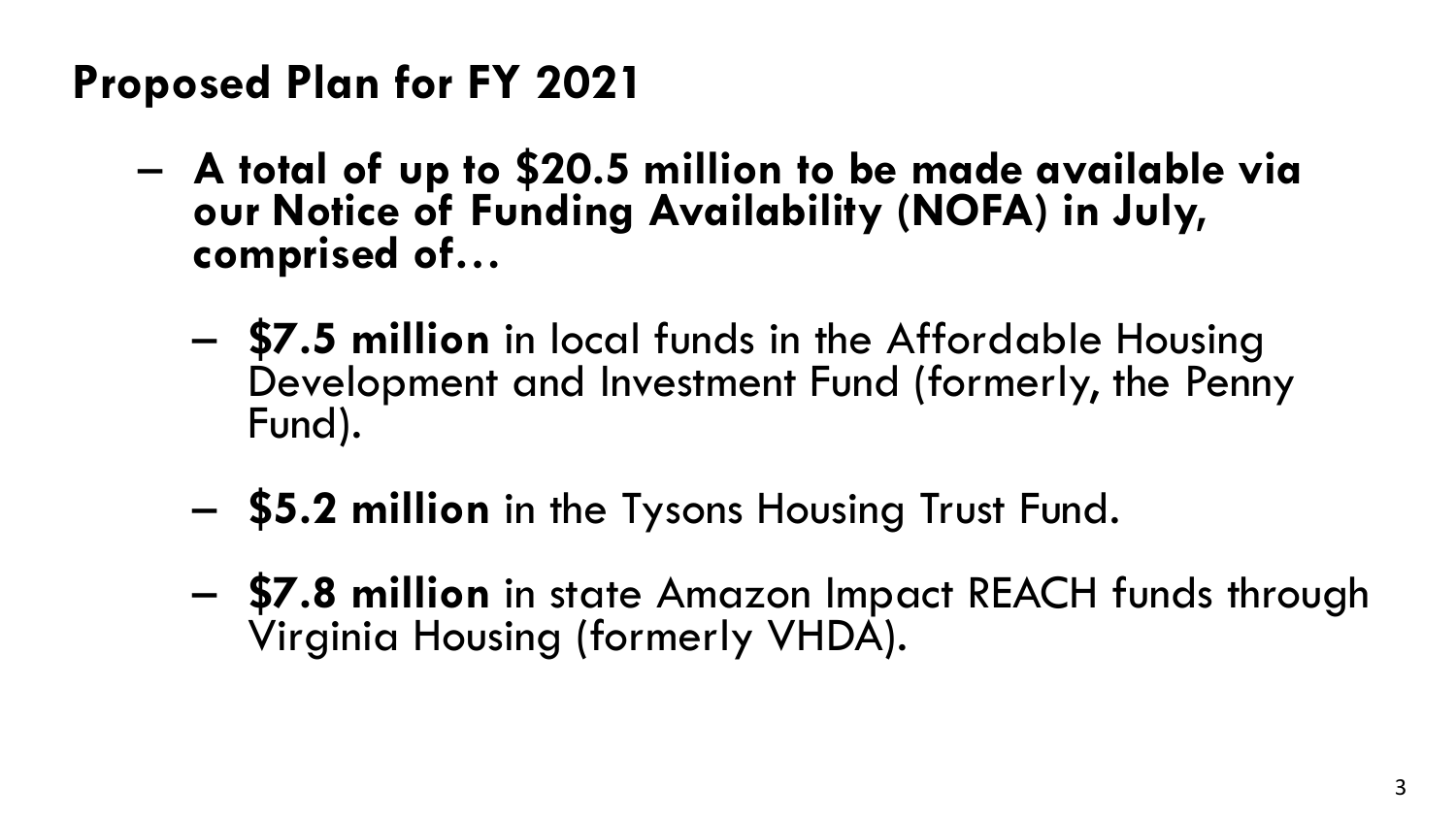## **Proposed Plan for FY 2021**

### – **Headlines:**

- Local funds can be used countywide for preservation or new production.
- **Tysons fund may only be used in the Tysons Urban** Center.
- Virginia Housing funds will be focused on preservation/rehabilitation of existing affordable housing; new construction may also be considered.
- Local funds may be commingled with Virginia Housing funds.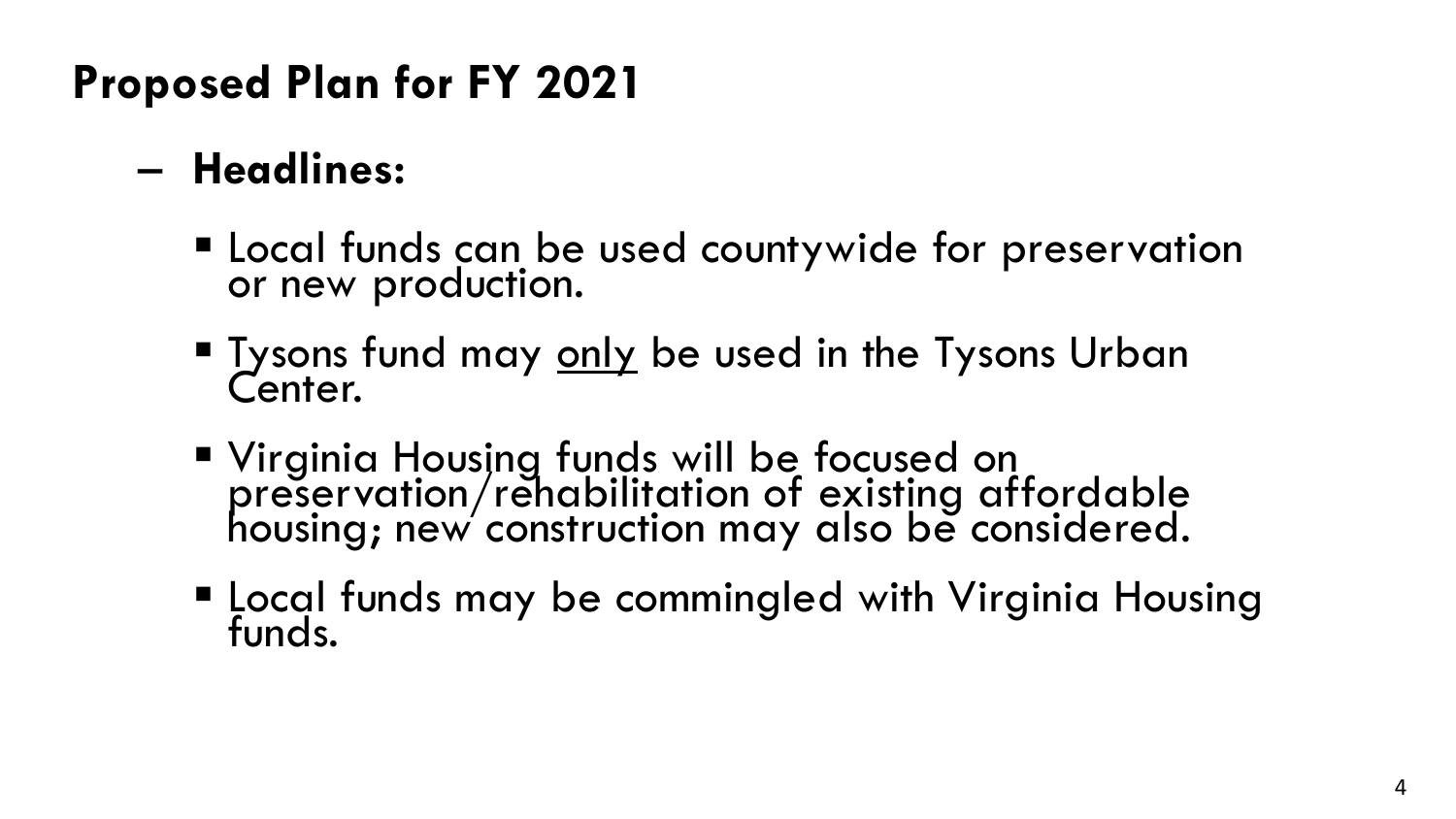## **Draft Overarching Principles for the Use of Affordable Housing Development and Investment (AHDI) Funds**

- New affordable rental housing production and the preservation of "market affordable" rental housing are the priorities.
- $\blacksquare$  The funds will be fully committed and/or expended in the fiscal year in which they are appropriated.
- The funds should be opportunity-driven.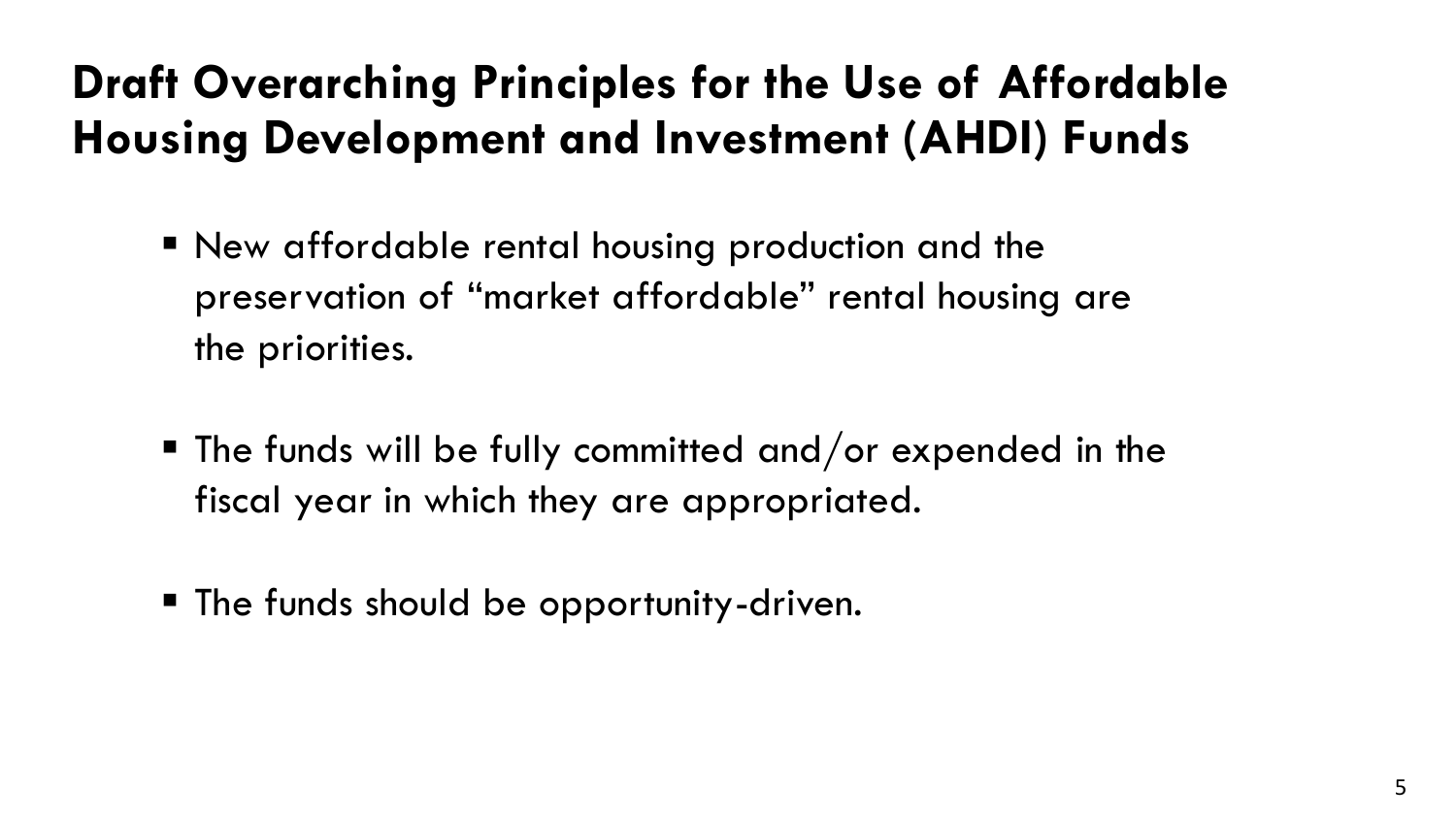## **Draft Guiding Principles for the Use of AHDI Funds**

- Funds should be well-leveraged
- Funds should be used to serve a range of affordability up to 60% AMI, but "income averaging" allowed per Low Income Housing Tax Credit program
- Funds should serve special needs populations
- Projects must be feasible and sustainable
- Funds must be used to support long-term affordability
- Transparency Activities, status, success to be reported to BOS, community and Affordable Housing Advisory Committee (AHAC)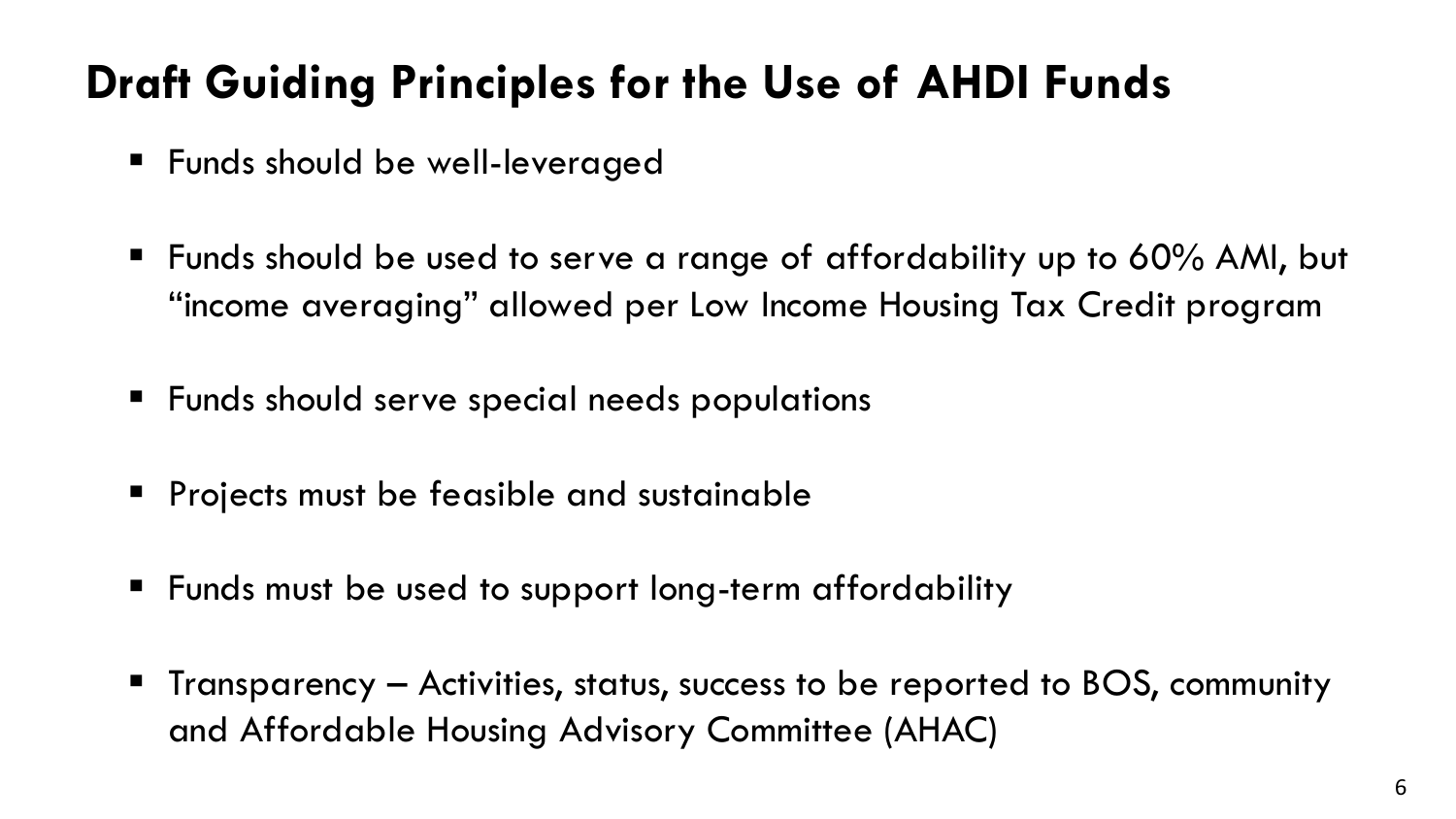### **Draft Priorities**

- **New production** of rental homes for individuals and families earning 60 percent of AMI and below.
- The **preservation** of "market affordable" rental properties and committed affordable properties with expiring subsidies or major capital needs.
- Reduction of homelessness through the **development of new permanent supportive housing** options for persons coming out of chronic homelessness.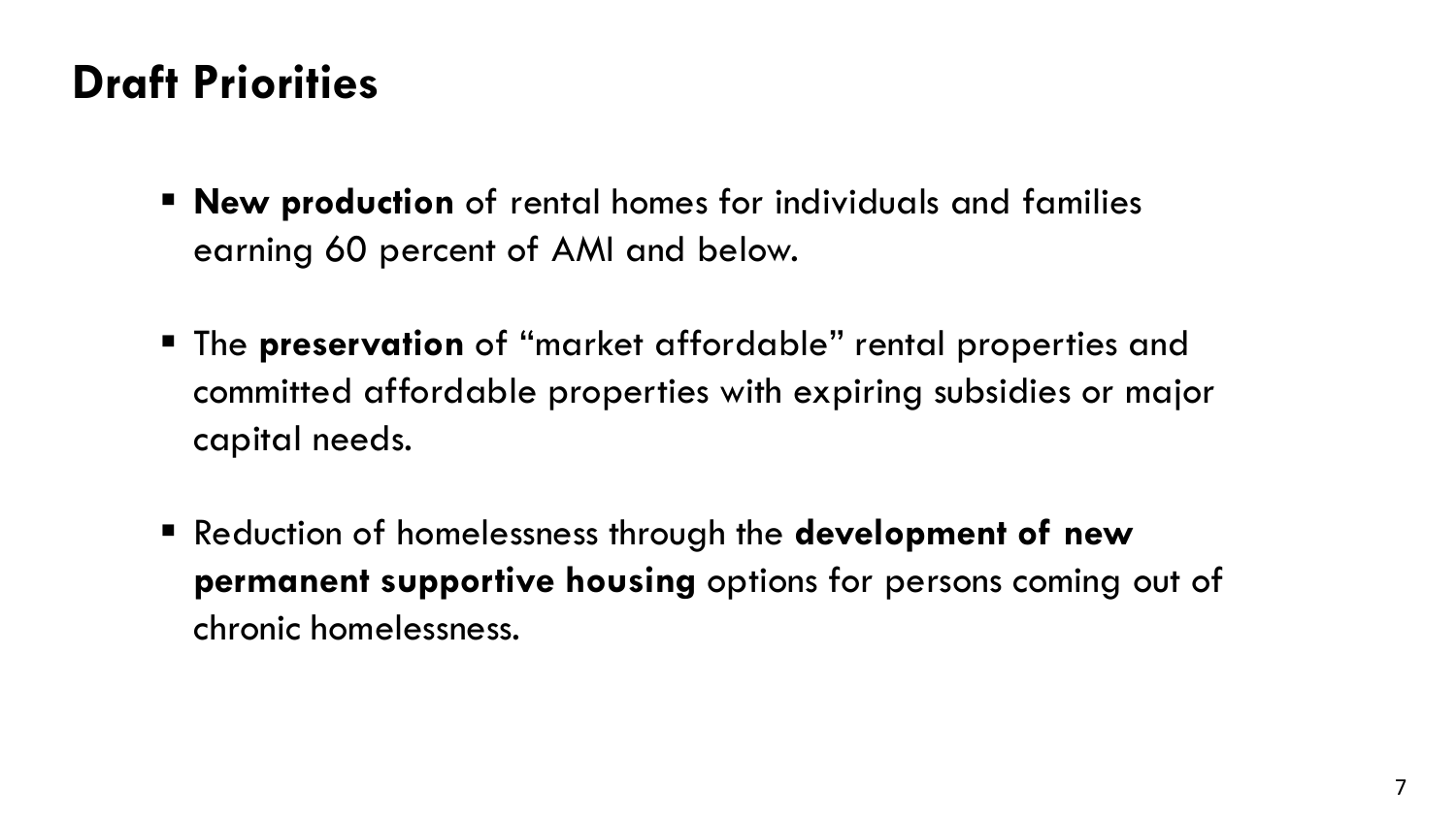### **Draft Priorities**

- The use of **publicly-owned land** for new housing production, and the **co-location** of such housing with public facilities.
- The creation of new and enhanced opportunities for **accessible housing** for persons with disabilities.
- The creation of housing near **transit and activity centers**.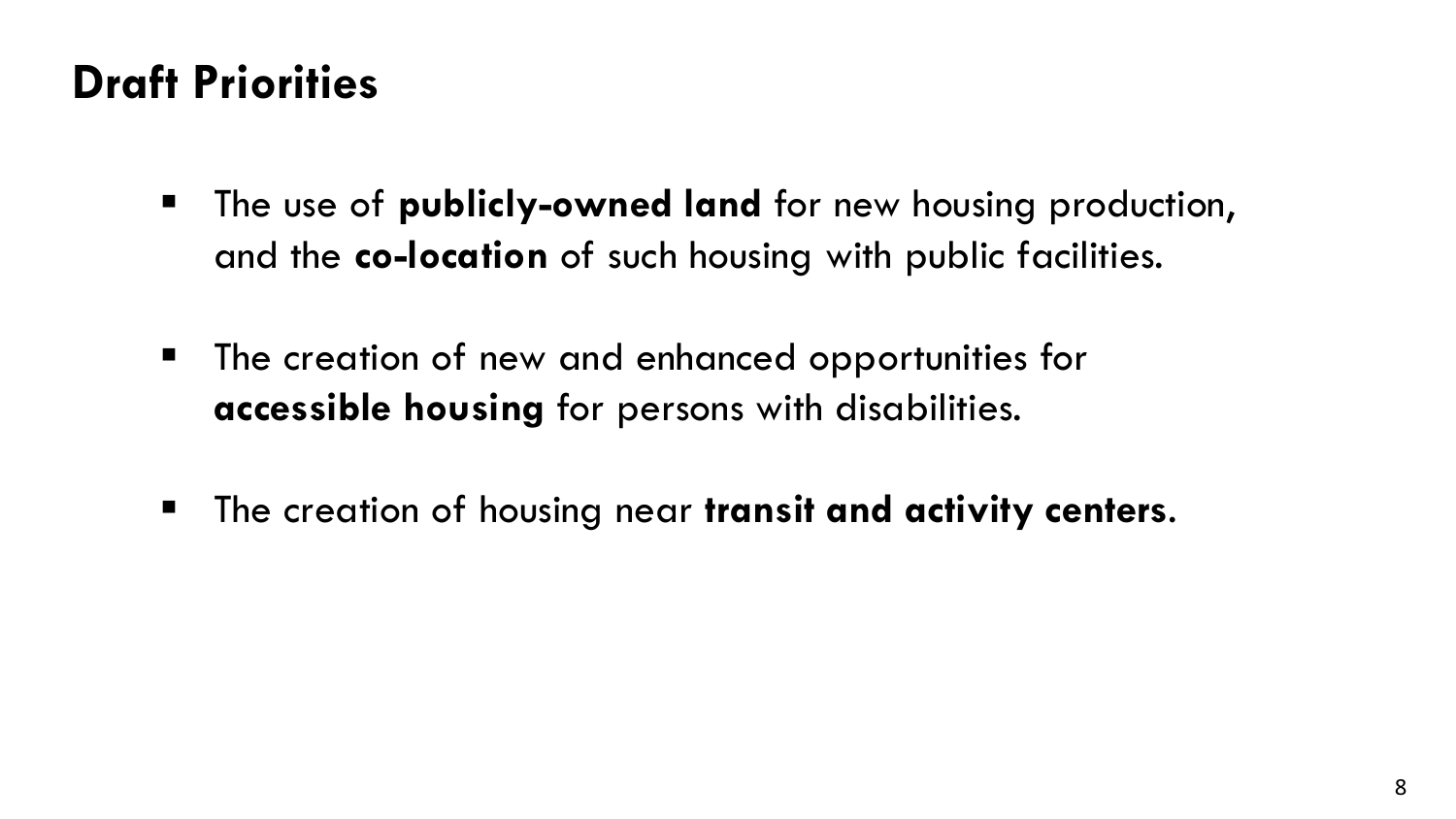### **Proposed Application Process**

― Meeting and exceeding the "5K by 15" goal will require innovation and flexibility in the use of the funds.

#### −**Rolling application process**

- Via the Affordable Housing Partnership Program (AHPP)
- PPEA projects will need to apply for funds through AHPP if needed
- Projects planning to compete for 2021 9% LIHTC must apply by October 1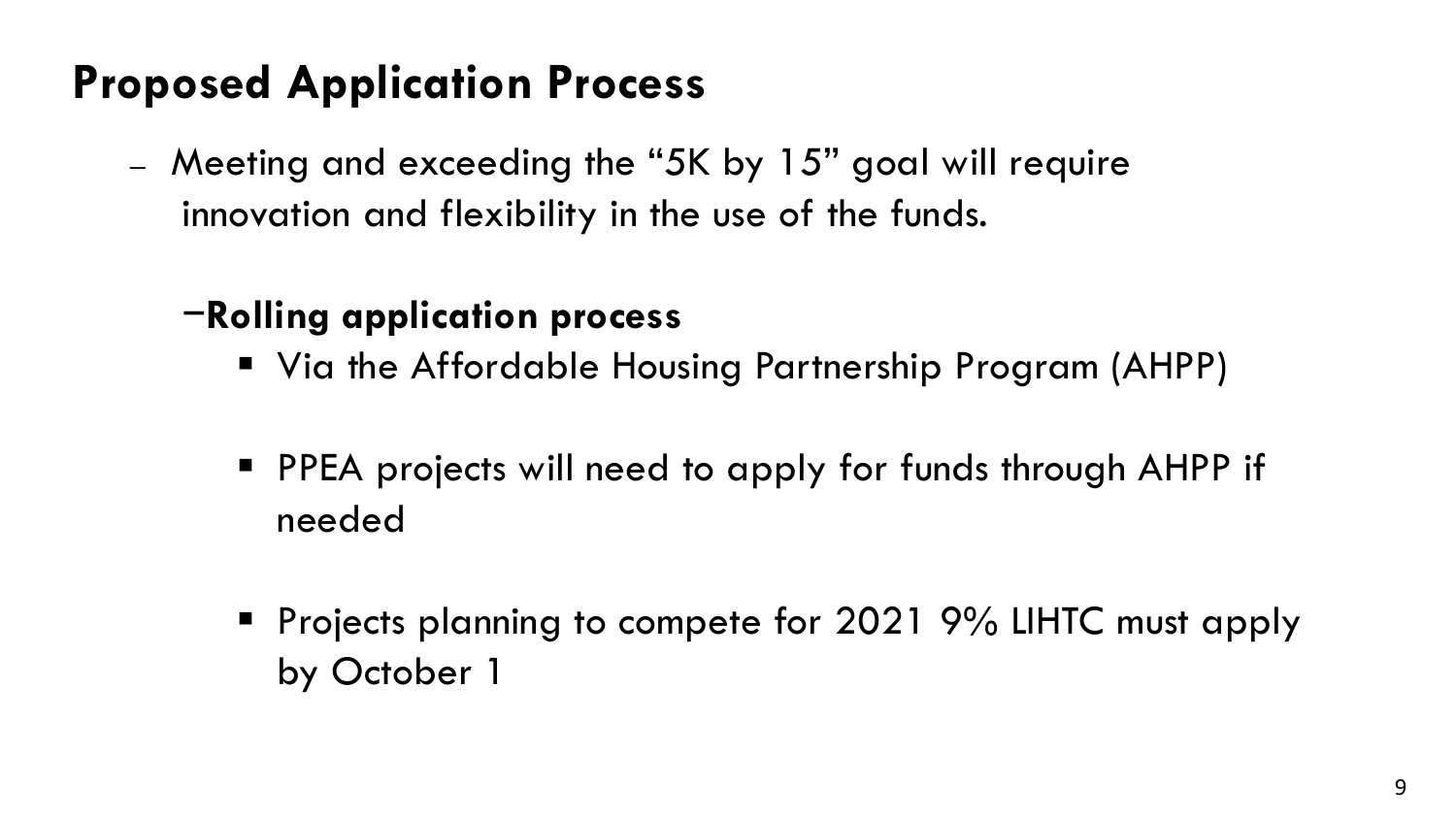## **Options for Accessing AHDI Fund Resources**

#### ― **Expectation to use FCRHA Bond Financing**

- Projects utilizing the fund on FCRHA land are expected to commit to using FCRHA bond financing.
- Projects utilizing the fund on privately-owned land will receive a preference if they commit to using FCRHA bond financing.
- **•** Projects using Virginia Housing resources must use Virginia Housing Financing.
- ― **Loan to Value Ratio**
	- Case-by-case consideration of allowing a loan-to-value ratio of up to 120 percent.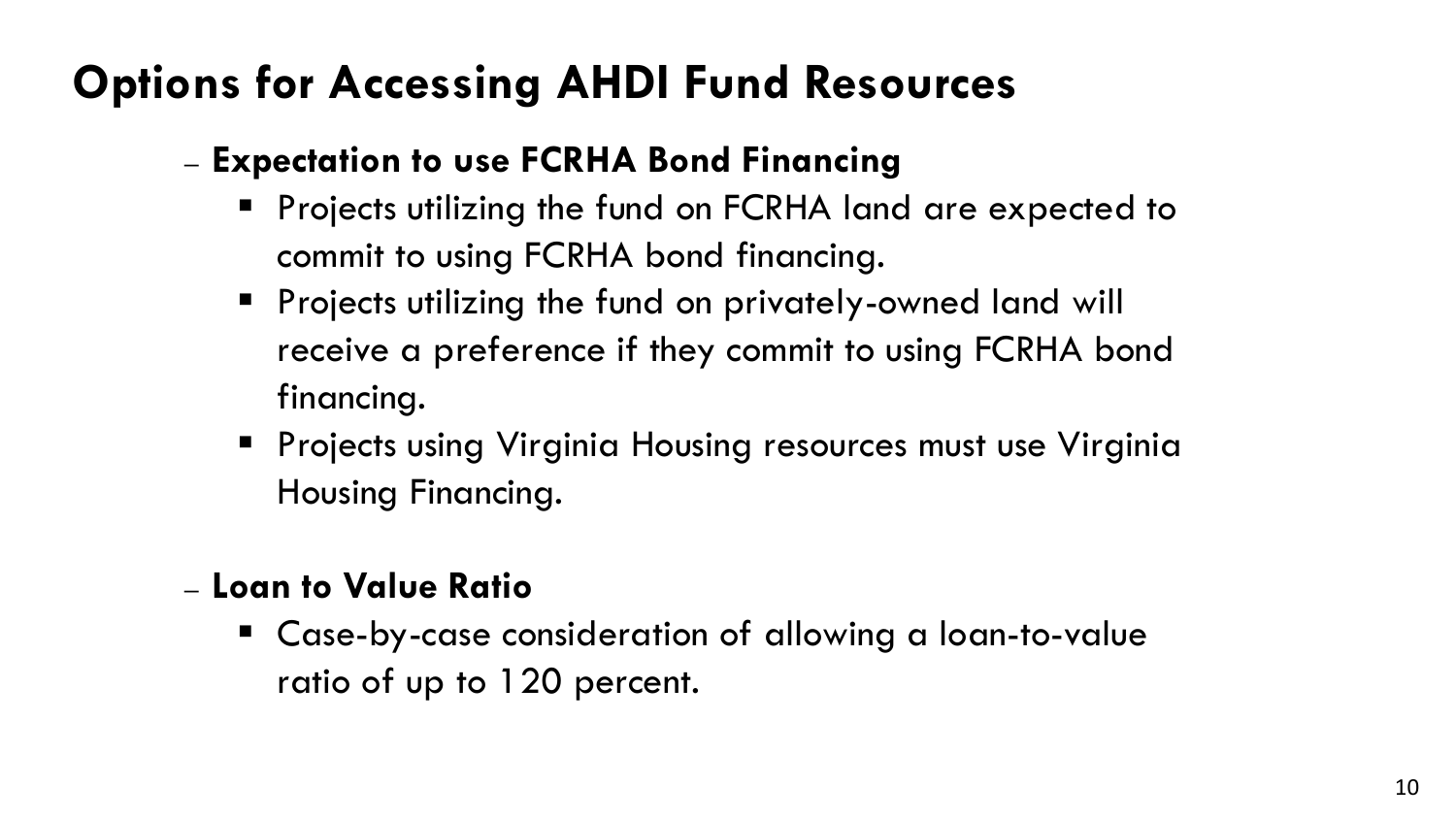## **Options for Accessing AHDI Fund Resources**

#### ―**Financing Models**

- Case-by case consideration of creative models, however...
- Variable rate financing and cross-collateralization/crossdefault models will not be considered.

#### ―**Availability of Funds During Construction**

- For new construction, current policy of considering disbursing up to 50% of Housing Blueprint funds after achievement of 50% construction still stands.
- Case-by-case consideration of disbursement of funds during rehabilitation possible.